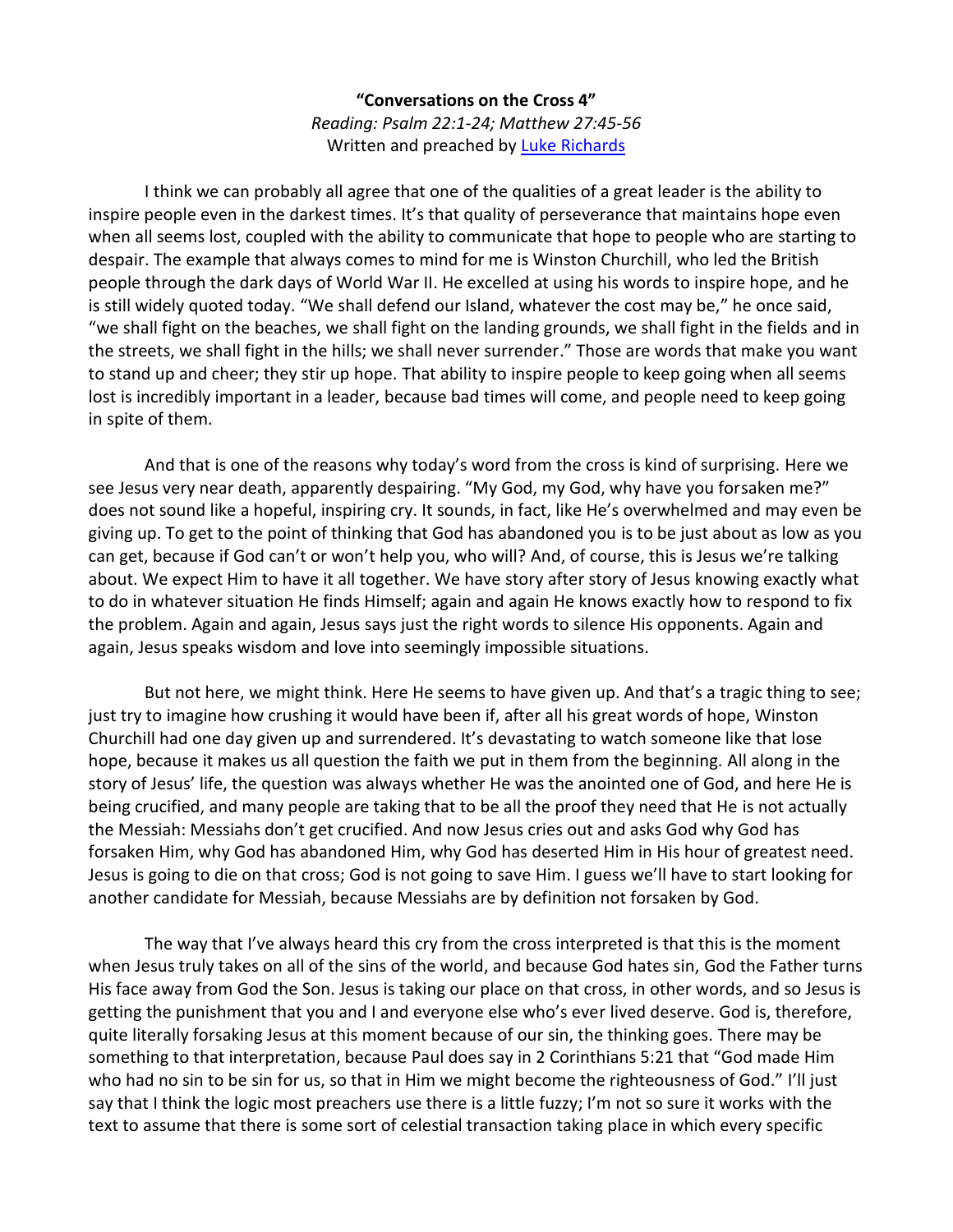sinful act every person has committed is somehow invisibly transferred onto Jesus at this moment, and God the Father is therefore venting His rage on Jesus rather than you and me. I don't think that's a reading that does justice to the text, but rather than getting into all of why I say that, let me point us in the direction of what I think is a deeper meaning to this text.

That being said, it is certainly true that here on the cross, sin is on display for all to see, and that sin is an offense against God and all He has intended for us. This is indeed a cry of anguish at the horror of sin. Sin seems to be having a field day here at the cross. This is what sin does: it takes the beautiful things of God and lashes out at them in hateful rage. It takes the mercy of God and perverts it into an unjust spectacle. It takes those who should have been God's most beloved children and twists them into spiteful, self-righteous enemies of God. It takes God's long-awaited Messiah and nails Him to a cross. And Jesus, the one who is at the center of all of this horror, cries out in anguish at what sin does. My God, my God, why have you forsaken me?

And in speaking those words, Jesus does two things: He convicts us of the horrors of our own sin, and He sanctifies our own cries of distress. We'd better not look at the cross and fail to see the horror of sin on display, and therefore we'd better not fail to see the horror of what each one of us does and could do. We cannot afford to take our sin lightly. The noblest human being is perfectly capable, in the right circumstances, of becoming the most horrendous monster, if we do not take our sin seriously. I'd bet you've been shocked to find yourself there, or very nearly there, at some point in your life; I know I have. And in that moment of the shock of realizing how deep your sin goes, when you cry out in distress, Jesus cries out with you. The anguish we feel is not foreign to Him.

But there's more going on here than meets the eye. Remember that we've been assuming that each one of these words from the cross is very intentional; Jesus didn't speak them on accident and the gospel writers didn't record them on accident, either. These very short words from the cross are kind of a condensed commentary on what Jesus thinks is happening here and how He's interpreting it. So as Jesus' followers reflected on the meaning of these words from the cross, it didn't take long before someone made the connection that this cry of Jesus is the first line of Psalm 22.

We have to admit that of course we don't know exactly what was going through Jesus' mind, so it is just possible that all He meant was to express His anguish, and because He was so steeped in Scripture, those were the first words that came to mind. We have to leave room for the possibility that He wasn't intending us to read all of Psalm 22 into His brief cry. If I'm having a bad day and I say, "I can't get no relief," maybe it's because I just listened to "All Along the Watchtower" by Bob Dylan and the words are fresh in my mind; I'm not necessarily alluding to the entire song with all of its implications and meanings. Maybe Jesus was doing the same thing, and this was just a cry of distress that used language from the Psalms.

But even though we can't put ourselves inside Jesus' head, it does become pretty clear from closer inspection that the writers of the gospels wanted us to think of Psalm 22 when we hear this cry. This word from the cross only appears in the gospels of Matthew and Mark, but both gospel writers leave us clues pointing us back to the Psalm. For example, this cry is quoted in Aramaic, which is probably the language Jesus spoke, and then translated for us. That's unusual; everything but a few scattered words and phrases in the New Testament are in Greek. Maybe the gospel writers just wanted to help us understand why people thought Jesus was crying out to Elijah, but even so, right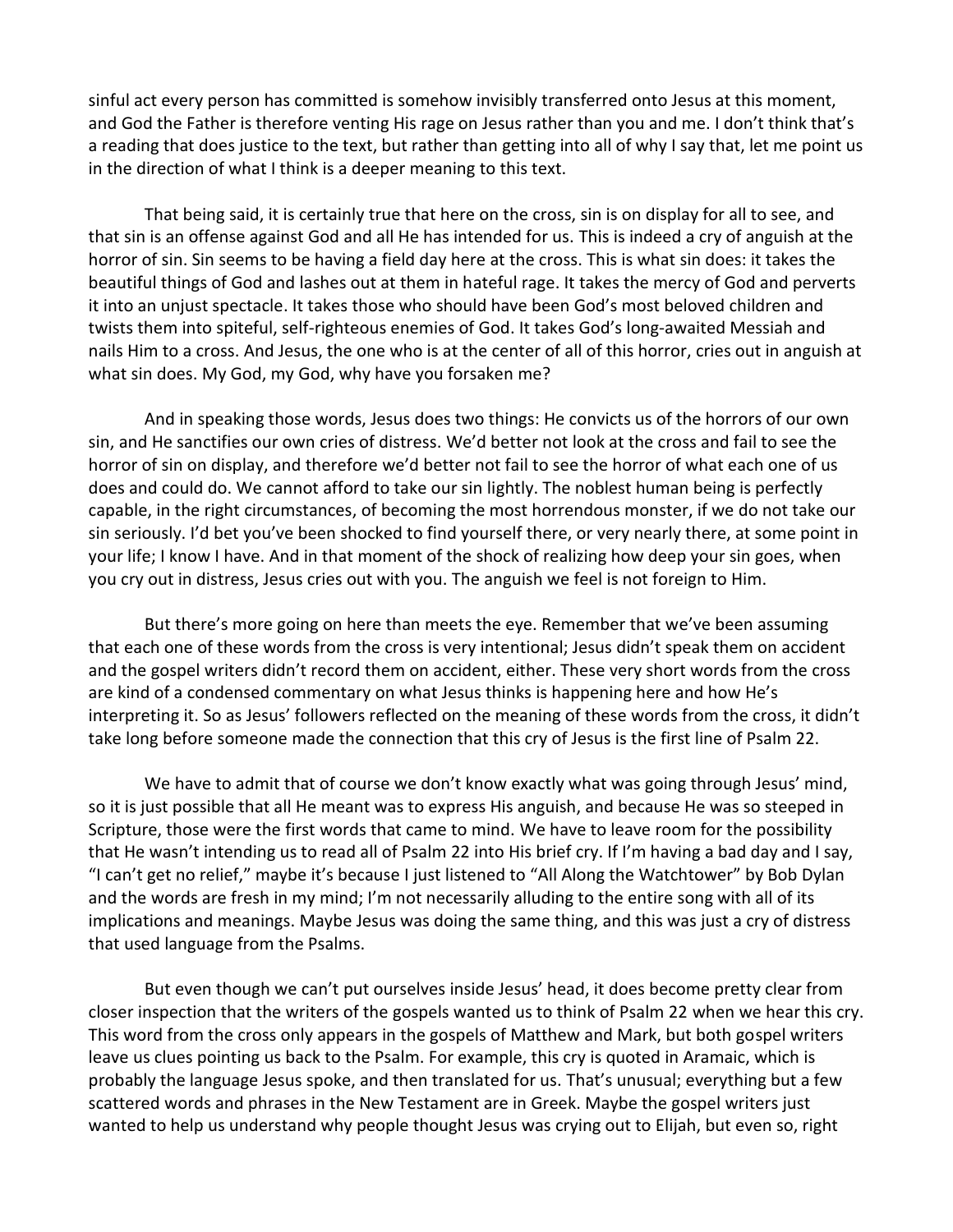away, we should be looking for something special in this cry. There are also these details in the account of the crucifixion that come straight out of Psalm 22. For example, the part about the soldiers gambling for Jesus' clothing reflects Psalm 22:18. Jesus is offered a drink; Psalm 22:15 mentions that the psalmist's mouth is dried up like broken pottery. In Psalm 22:16, the psalmist's hands and feet are pierced, just like what happened to Jesus. The taunts from the crowd are very similar to the words of Psalm 22:8. And then there's the fact that it's always been common practice to refer back to a psalm by quoting its first line.

The point is that we're supposed to hear this word from the cross and think about all the connections back to Psalm 22, written centuries earlier. This is a cry of distress and anguish, but it's not a cry of despair. The psalm describes a situation very much like what Jesus was facing: he's abandoned by everyone, everyone has rejected him and attacked him, and he has no reason to look for help from any of them. Everyone is, in other words, shaming him. He's an object of their scorn. And in the midst of that shame, the psalmist cries out to God. He uses strong language, of course, asking why God has forsaken him, but that cry by itself assumes that God is still listening. And in fact as we continue through the song, it's clear that in spite of the desperate circumstances of the psalmist, he is still trusting that God will save him. He asks God not to be far from him, to deliver him, and the song ends on a note of praise to God for His faithfulness and power. So when Jesus utters this cry that sounds so desperate, it is in fact pointing us beyond the anguish of the moment and on to His deeper trust in God's deliverance, which we know comes on Easter.

It is a song that shows us the intersection of shame, of the terrible consequences of sin, and of the powerful victory of God. It shows us that when it seems like all you have left is the shame other people heap on you, when it seems like sin's consequences have taken control, there is still reason to cry out to God. In other words, it shows us that God listens to the cries that everyone else ignores. Maybe they're ignoring the cry because they just don't care, or maybe because they're your enemies, or maybe because they don't really understand. Jesus had all of those people gathered around Him on the cross. Many of them heard what He said but weren't listening closely enough, so they thought they heard something else. Whatever the reasons, there are cries of anguish that no one is listening to, no one cares about, except God.

There may be cries of anguish from your heart that no one else has heard; God is listening, and God is faithful to save. There are cries of distress from our community and our world that are being ignored; God is listening, and God is faithful to save. And here's the thing: because we are marked with the blood of Christ, we are invited to listen to those cries, too. We are invited to have broken hearts at the sin in us and in our world, and then to listen for those who are crying out in their pain. The church doesn't always have a very good reputation when it comes to listening to those cries. We tend to have more of a preference for putting our best foot forward, keeping a stiff upper lip, never showing weakness or admitting to one another that we're struggling with our families, our jobs, our habits, our thoughts. But of all the places in the world, the church should be the first place we come to cry out our anguish. The church should be the safest place for those who are hurting to come and cry out their distress.

One of the classic texts for Lent is that line from Joel 2:13: "Rend your heart and not your garments." Have a broken and repentant heart before you start worrying about an outward show of repentance. Today as we are confronted by a cry of anguish at the effects of sin, we are likewise